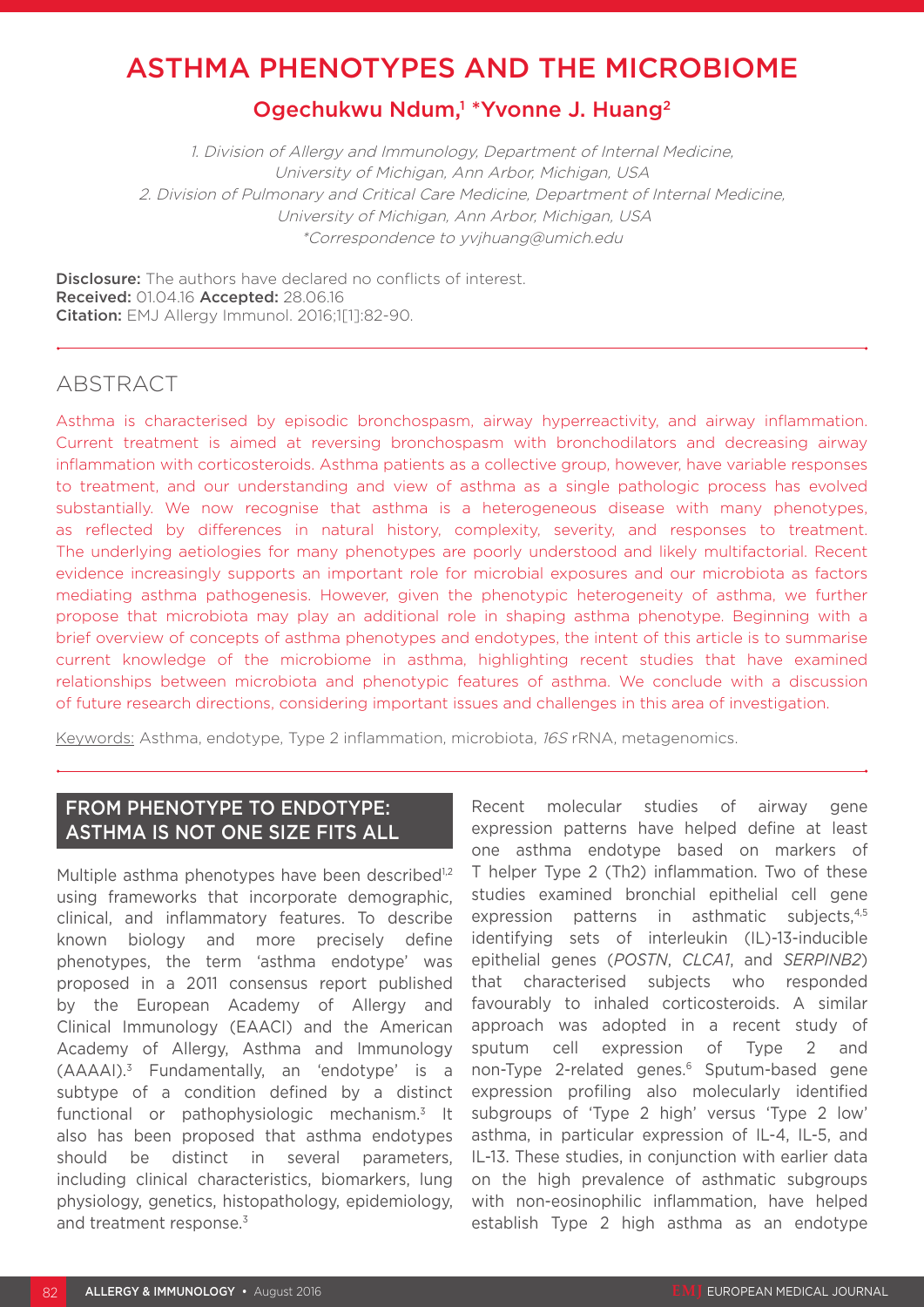that characterises only ~50% of patients.<sup>7,8</sup> A component of the definition of this endotype is the greater likelihood of responsiveness to corticosteroid therapy.5

However, not all Type 2 high asthma is responsive to steroid therapy alone. For instance, some patients with severe asthma have ongoing poor asthma control and airway eosinophilia despite high doses of inhaled corticosteroids.9 It is now known that Type 2 cytokines derive from other cellular sources besides classical Type 2 lymphocytes (e.g. innate lymphoid cells),9,10 and thus not all Type 2 immune responses may be steroidsensitive. In this setting, new immunotherapeutics targeting specific cytokines that drive Type 2 inflammation (e.g. anti-IL-5, anti-IL-13, and anti-IL-4Rα) will become important adjunctive therapies in patients with evidence of ongoing Type 2 or eosinophilic inflammation despite steroid therapy.<sup>11</sup>

In contrast, Type 2 low asthma likely encompasses several sub-types of asthma with different underlying mechanisms, though these remain poorly understood. Thus the term Type 2 low asthma in itself does not define a particular endotype, but a common feature is poorer responses to corticosteroid therapy. Understanding mechanisms of Type 2 low asthma has been identified as a research priority.<sup>12</sup> Although markers of Type 2 inflammation run a continuum, classifying asthma as Type 2 high versus Type 2 low is useful both clinically and in research. While the best approach to identify such patients in clinical practice remains undetermined, the distinction facilitates 1) appropriate tailoring of available treatments that largely target Type 2 inflammation, $8,11$  and 2) focussing of research efforts on mechanisms and treatment targets for Type 2 low phenotypes of asthma.

Despite the goal of asthma endotyping schemes, overlap among endotypes in clinical and inflammatory features is certain. Broad characteristics like timing of disease onset, gender, the presence of atopy, and level of lung function are common across describedphenotypes with different underlying mechanisms.<sup>13-16</sup> For example 'late-onset asthma' includes several phenotypes.17 Among these, aspirin-exacerbated respiratory disease represents one of the best studied endotypes,<sup>18</sup> characterised by later onset of asthma, chronic rhinosinusitis with nasal polyps, and acute respiratory reactions following the

ingestion of non-steroidal anti-inflammatory drugs. Although eosinophilic sinus disease is prominent, the pathogenesis of aspirin-exacerbated respiratory disease is thought to involve inflammatory lipid mediators and cyclo-oxygenase pathways of arachidonic acid metabolism.<sup>18</sup> rather than Type 2 immune responses specifically.

Other phenotypes of late-onset asthma are little understood in comparison.<sup>1,17</sup> A distinct subgroup of adult-onset asthma patients have recurrent severe exacerbations with pulmonary function often lower than in allergic asthmatic patients, and the presence of sputum eosinophilia despite atopy being less common.<sup>19,20</sup> Obesity-associated asthma is also a significant problem. However, adultonset asthma complicating obesity may result from a different interplay of mechanisms versus childhood asthma, complicated by obesity. Studies of adult and paediatric cohorts have implicated both non-Type 2 and Type 2 pathways in subsets of obese asthma patients.21-23 Additional phenotypes characterised by low or absent Type 2 inflammation include those with neutrophil-predominant (non-eosinophilic) airway inflammation that is not solely attributable to concurrent use of inhaled corticosteroids.7,24 Potential aetiologies include chronic infection by bacteria and smoking-induced airway inflammation. Moreover, among patients on corticosteroids, it is quite possible that this superimposed therapy further shapes both the inflammatory and microbial milieu of the airways,25-28 complicating the understanding of potential asthma endotypes at this end of the disease spectrum.

In summary, many asthma phenotypes and potential endotypes exist but the underlying mechanisms for many of these remain unclear, especially in Type 2 low disease. It is likely that multiple factors shape the development of asthma phenotypes, such that the ultimate definition of any one endotype will contain clinical and/ or inflammatory criteria that overlap with other endotypes. In addition, links between patterns of microbiota composition and specific features of asthma have been reported.<sup>26-29</sup> Table 1 presents a non-comprehensive list of recent literature on asthma phenotypes, including studies that have focussed on the lower respiratory microbiome in asthma. We believe that as knowledge advances on how microbial factors shape asthma, the microbiome will become an additional domain necessary to consider and incorporate into efforts to define asthma endotypes.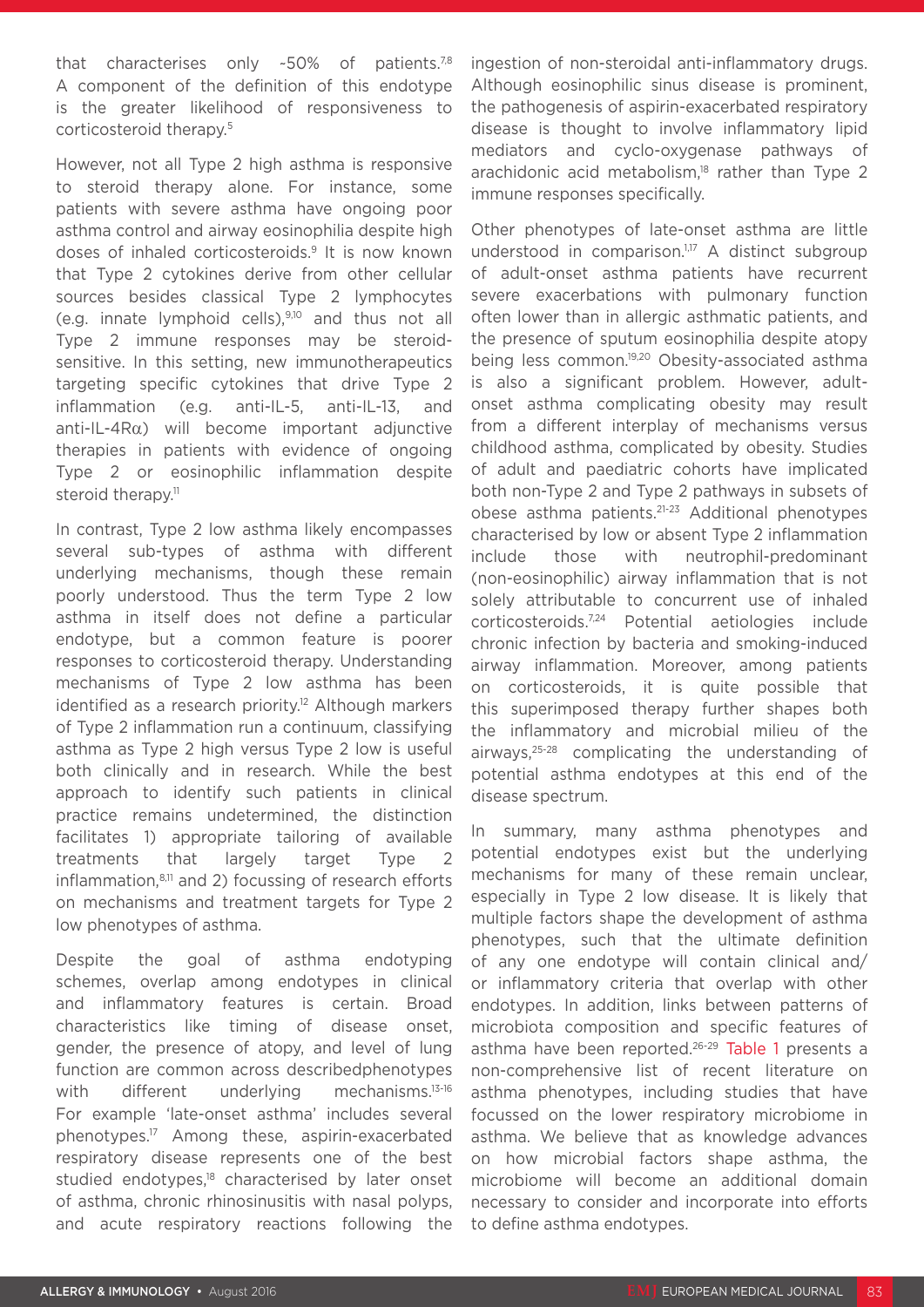This parallels a recent editorial by Stappenbeck and Virgin<sup>30</sup> who argue that we can no longer ignore the fact that "mammals are defined by their metagenome, a combination of host and microbiome genes," and that this knowledge must be incorporated into efforts to understand human disease pathogenesis and disease phenotypes.

### THE MICROBIOME AND ITS POSSIBLE ROLE IN ASTHMA PHENOTYPE

Study of the role of microbes in asthma has been of long-standing interest and is of increasing importance, as newer techniques to molecularly identify microbes advance knowledge in this area. Interactions between the microbial environment and the naïve immune system are key in the development of immune defences and determine the repertoire of the immune system.<sup>31</sup> An emerging body of evidence shows that the microbial environment plays a role in the pathogenesis of atopic diseases, including asthma.<sup>32</sup> Asthma has been associated with distinct differences in the composition of gut and respiratory microbiota, compared with healthy individuals.33-37 Moreover, different patterns of respiratory microbiota composition are associated with different phenotypic features of asthma,26-29,38 suggesting that microbial dysbiosis could play a role in asthma endotype(s). Specifically, features like airway hyperresponsiveness, airflow obstruction, obesity, and level of asthma control have been found to correlate with particular features of airway microbiota composition.26,27,29

#### Environmental Microbial Exposures and Asthma in Children

The association between a deficiency in environmental microbial exposure and increased prevalence of atopic disease is the basis of one of the earliest prevailing hypotheses on the pathogenesis of allergic disease. The 'hygiene hypothesis' is based on the principle that lack of early exposure to infectious agents or microbes that stimulate protective immune responses increase susceptibility to allergic diseases. Children raised in homes with multiple siblings $39$  or pets have decreased prevalence of atopic disease.<sup>40,41</sup> Increased family size, exposure to day care, and increased crowding have also been associated with decreased rates of allergy or asthma.<sup>42-44</sup> Asthma prevalence is greater among urban children, compared with their counterparts raised in rural areas and farming environments42-44 who

may more likely be exposed to domesticated animals, outdoor microbes, and additional environmental exposures that shape immune responses. Though exact mechanisms remain incompletely understood, recent molecular insights have implicated endotoxin-induced modification of communication between airway epithelial and dendritic cells.45

#### Connections Between the Gut Microbiome and Asthma Development

It is estimated that 500–1,000 different bacterial species inhabit the mature gastrointestinal tract, with bacterial cells outnumbering host cells 10-fold.46 The micro-organisms colonising the gut perform different functions vital for human health, including processing of dietary constituents, regulation of host metabolism, $47$  and immune system maturation, including development of immune tolerance.<sup>31</sup> Differences in birth mode and antibiotic exposures have been linked to alterations in gut microbial ecology and immune development.46 Studies utilising high-throughput molecular platforms have reported strong associations between gut microbiome features, immune responses, and the tendency to develop allergy or asthma. A comprehensive overview of these studies is beyond the scope of this article, and we refer readers to other reviews on this topic.<sup>33</sup>

In a study by Abrahamsson et al.,<sup>35</sup> 47 infants had stool samples collected at 1 week, 1 month, and 12 months of age. Seven years later, the children were assessed for allergic disease and skin-prick test reactivity. Lower microbiota diversity was found at 1 week and 1 month in children who went on to develop asthma by 7 years of age. A more recent study by Arrieta et al.<sup>36</sup> similarly found that differences in gut microbiota composition in very early life were associated with greater risk of having atopic wheeze later in childhood. Decreased relative abundances of *Lachnospira, Veillonella, Rothia,* and *Faecalibacterium* in the first 100 days of life were seen among infants at high-risk of developing asthma in childhood. Another study showed that infants colonised at 3 weeks of age with *Bacteroides fragilis* group and/or *Clostridium coccoides* subcluster XIVa, had increased risk of asthma at 3 years of age.<sup>37</sup>

In addition to their immunostimulatory effects, gut bacteria also express crucial enzymes that permit metabolism of otherwise indigestible polysaccharides and dietary starches, leading to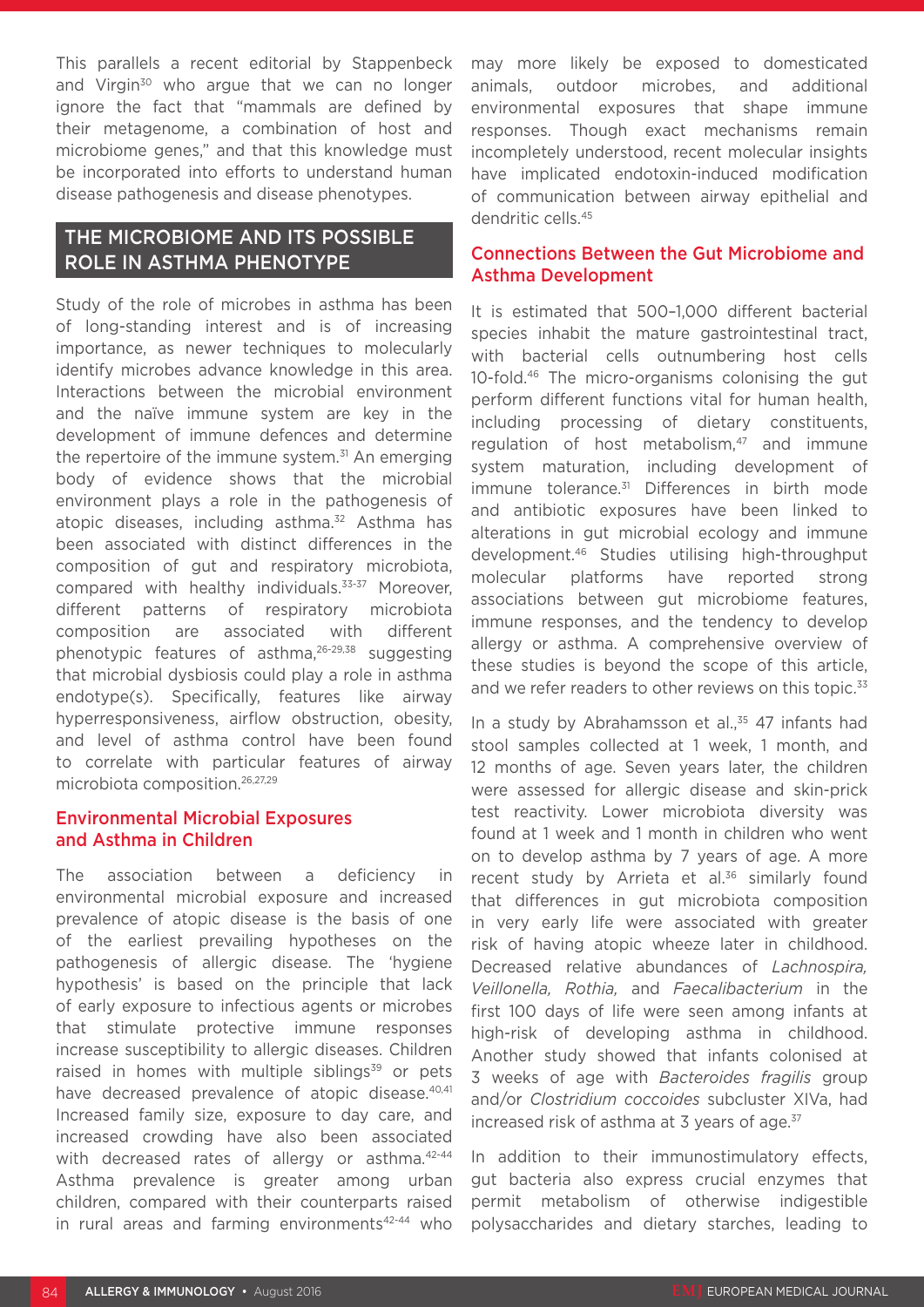the production of short-chain fatty acids (SCFA), such as butyrate, propionate, and acetate that can be used for host ATP synthesis or synthesis of other energy substrates in the liver.<sup>47</sup> SCFA are known to be important to colonic epithelial and mucosal health.47,48 Recent studies also suggest a role for gut-derived SCFA in modulating allergic airway inflammation.49

In contrast to paediatric studies or animal models of asthma pathogenesis, the potential role of the

gut microbiome in adults with asthma has not been directly studied. Obesity is an important comorbidity of asthma and has been associated with increased asthma severity that is less steroidresponsive. Independent of asthma, the distal gut microbiota in obese humans or mice appears to be altered compared with lean states.<sup>50,51</sup> Specifically, obesity has been associated with less diverse gut bacterial communities, with reported alterations in the ratio of *Firmicutes* to *Bacteroidetes*, the two most common bacterial phyla present in the gut.<sup>51</sup>

#### Table 1: Abbreviated list of publications highlighting the heterogeneity of asthma, Type 2 high versus Type 2 low phenotypes, and recent studies of the lower respiratory microbiome in asthma.

|                                          | Author                       | Year | <b>Significant findings</b>                                                                                                                                                                                                                                                                                 |
|------------------------------------------|------------------------------|------|-------------------------------------------------------------------------------------------------------------------------------------------------------------------------------------------------------------------------------------------------------------------------------------------------------------|
| Heterogeneity<br>of asthma<br>phenotypes | Wenzel. <sup>1</sup>         | 2012 | Review of clinical and molecular phenotypes of asthma, and<br>advances in identifying specific molecular markers particularly in<br>Type 2 high asthma.                                                                                                                                                     |
|                                          | Lotvall et al. <sup>3</sup>  | 2011 | Proposes classification of asthma by 'endotype', defined<br>as a subtype of a condition that is defined by a specific<br>pathophysiologic mechanism.                                                                                                                                                        |
|                                          | Haldar et al. <sup>13</sup>  | 2008 | Unbiased cluster analysis approach to phenotype asthma<br>patients seen in primary (n=184) and secondary care (n=187).<br>Identified clusters included early-onset atopic/obese asthma,<br>non-eosinophilic asthma, and clusters with discordant symptoms<br>and airway inflammation.                       |
|                                          | Moore et al. <sup>14</sup>   | 2010 | Unsupervised hierarchical cluster analysis of mild, moderate,<br>and severe asthma subjects in the NIH Severe Asthma Research<br>Program (n=726) revealed five predominant clusters, differing in<br>asthma onset, symptoms, lung function, medication needs, and<br>healthcare utilisation.                |
|                                          | Modena et al. <sup>59</sup>  | 2014 | Bronchial airway epithelial genes correlating with FeNO were<br>first clustered to identify 'subject clusters'. Subsequent analysis<br>for differences in gene expression between the FeNO-related<br>subject clusters revealed novel biological pathways in addition to<br>Type 2 inflammation.            |
|                                          | Yan et al. <sup>15</sup>     | 2015 | Analysis of the sputum transcriptome using cluster analysis<br>to identify gene expression profiles associated with clinical<br>phenotypic features of asthma. Three distinct transcriptomic<br>endotypes were identified, each associated with distinct<br>clinical features.                              |
| Type 2 driven<br>asthma<br>(Type 2 high) | Woodruff et al. <sup>4</sup> | 2007 | Differential gene expression analysis of bronchial airway<br>epithelial cells identified IL-13 inducible epithelial genes (CLCA1,<br>POSTN, and serpinB2) associated with asthma and also response<br>to corticosteroids (FKBP51).                                                                          |
|                                          | Woodruff et al. <sup>5</sup> | 2009 | Expression of IL-13-inducible epithelial genes (CLCA1, POSTN,<br>and serpinB2) used to molecularly phenotype asthmatic and<br>healthy subjects. In addition to other features of atopic asthma,<br>Type 2 high subjects showed greater lung function improvement<br>in response to inhaled corticosteroids. |
|                                          | Smith et al. <sup>9</sup>    | 2016 | Increased detection of ILC2 in blood and sputum of patients with<br>severe asthma and persistent eosinophilia, compared to mild<br>asthma.                                                                                                                                                                  |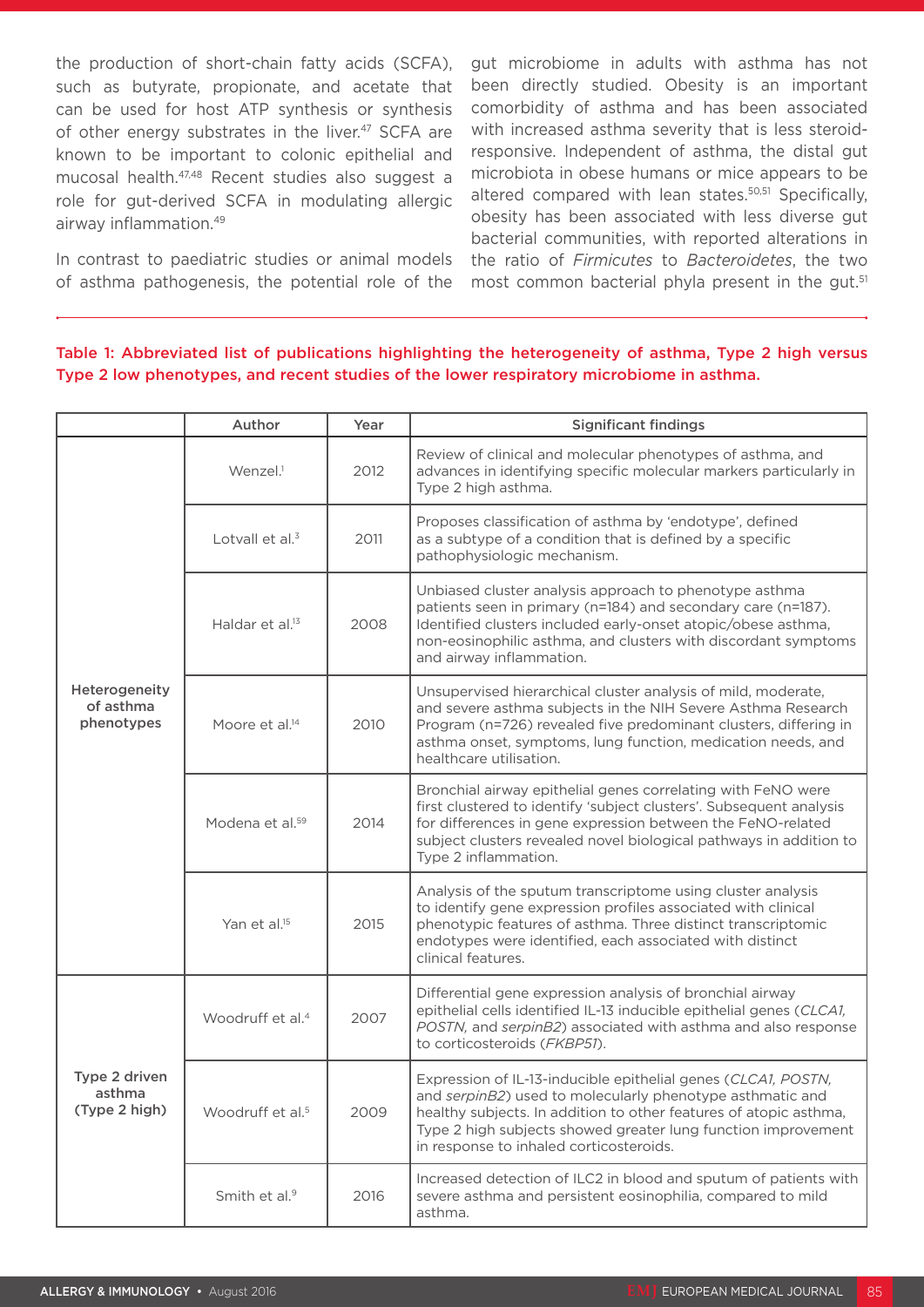#### Table 1 continued.

|                                                               | Author                       | Year | <b>Significant findings</b>                                                                                                                                                                                                                                                                                                                                                                                                                             |
|---------------------------------------------------------------|------------------------------|------|---------------------------------------------------------------------------------------------------------------------------------------------------------------------------------------------------------------------------------------------------------------------------------------------------------------------------------------------------------------------------------------------------------------------------------------------------------|
| Non-Type<br>2 asthma<br>phenotypes<br>(Type 2 low)            | Berry et al. <sup>60</sup>   | 2007 | Asthmatics with decreased eosinophilic airway inflammation<br>have less subepithelial thickening, increased mast cells in airway<br>smooth muscle, and decreased response to mometasone.                                                                                                                                                                                                                                                                |
|                                                               | Amelink et al. <sup>19</sup> | 2013 | Study of phenotypic features of 176 patients with adult-onset<br>asthma (age >20 years). Severe adult-onset asthma was<br>associated with absence of atopy, greater nasal polyposis, higher<br>exhaled nitric oxide, blood neutrophils, and sputum eosinophils.                                                                                                                                                                                         |
|                                                               | Holguin et al. <sup>23</sup> | 2011 | Analysis of 1,049 patients showing that asthma is differentially<br>affected by obesity depending on whether asthma onset was<br>early (<12 years) or late (≥12 years).                                                                                                                                                                                                                                                                                 |
| Asthma features<br>and the lower<br>respiratory<br>microbiome | Hilty et al. <sup>25</sup>   | 2010 | Bronchial brushings and BAL from 11 adults with asthma, 5 with<br>COPD, and 8 healthy control subjects analysed by traditional<br>16S rRNA clone library/Sanger sequencing. Asthmatic patients<br>(all on inhaled steroids) demonstrated greater prevalence of<br>potentially pathogenic members of the Proteobacteria phylum<br>(e.g. Haemophilus spp.), compared with healthy controls.                                                               |
| Asthma features<br>and the lower<br>respiratory<br>microbiome | Huang et al. <sup>26</sup>   | 2011 | Prospective analysis of protected bronchial brushings from<br>42 asthmatic and 10 healthy subjects using 16S rRNA-based<br>microarray. Asthmatic subjects (on standardised doses of<br>fluticasone) possessed a significantly different bacterial<br>microbiota composition from healthy controls. The relative<br>abundance of specific bacterial groups correlated with bronchial<br>hyperresponsiveness.                                             |
|                                                               | Marri et al. <sup>34</sup>   | 2013 | Banked induced sputum supernatants from 10 healthy and 10<br>mild asthma subjects (8/10 not on inhaled steroids) analysed<br>by 16S rRNA sequencing (454-Roche Platform). Members of<br>the Proteobacteria phylum are more commonly found in the<br>asthmatic group.                                                                                                                                                                                    |
|                                                               | Green et al. <sup>38</sup>   | 2014 | Induced sputum from 28 treatment-resistant severe asthmatics<br>analysed by terminal restriction fragment length polymorphism<br>profiling for bacterial community analysis. Dominant species<br>in most patients were Moraxella catarrhalis or a member of the<br>Haemophilus or Streptococcus genera, which were associated<br>with worse FEV, and higher sputum neutrophil.                                                                          |
|                                                               | Huang et al. <sup>29</sup>   | 2015 | Protected bronchial brushings from 30 severe asthma subjects<br>analysed by 16S rRNA-based microarray. Differences in bronchial<br>bacterial community composition were associated with features<br>of severe asthma including obesity, asthma control scores,<br>and epithelial gene expression profiles. Significant differences<br>in airway bacterial community composition were also found<br>between subjects with severe versus moderate asthma. |
|                                                               | Denner et al. <sup>27</sup>  | 2016 | Banked endobronchial brushings and BAL from 39 asthmatic and<br>19 control subjects analysed by 16S rRNA sequencing. Specimen<br>types differed in bacterial diversity but differences between the<br>subject groups were more robust in brush samples. Oral steroid<br>use and FEV, measures were associated with differences in<br>bronchial bacterial community composition.                                                                         |
|                                                               | Simpson et al. <sup>28</sup> | 2016 | Induced sputum from 30 poorly controlled asthmatic patients<br>analysed by 16S rRNA pyrosequencing. Neutrophilic asthma<br>subjects had reduced bacterial diversity along with high<br>prevalence of Haemophilus influenzae, while Tropheryma<br>whipplei was identified in 12 participants and associated with<br>eosinophilic asthma.                                                                                                                 |

NIH: National Institutes of Health; COPD: chronic obstructive pulmonary disease; BAL: bronchoalveolar lavage; IL: interleukin; FeNO: fractional exhaled nitric oxide; ILC2: Type 2 cytokine-producing innate lymphoid cells; FEV<sub>1</sub>: forced expiratory volume in 1 second.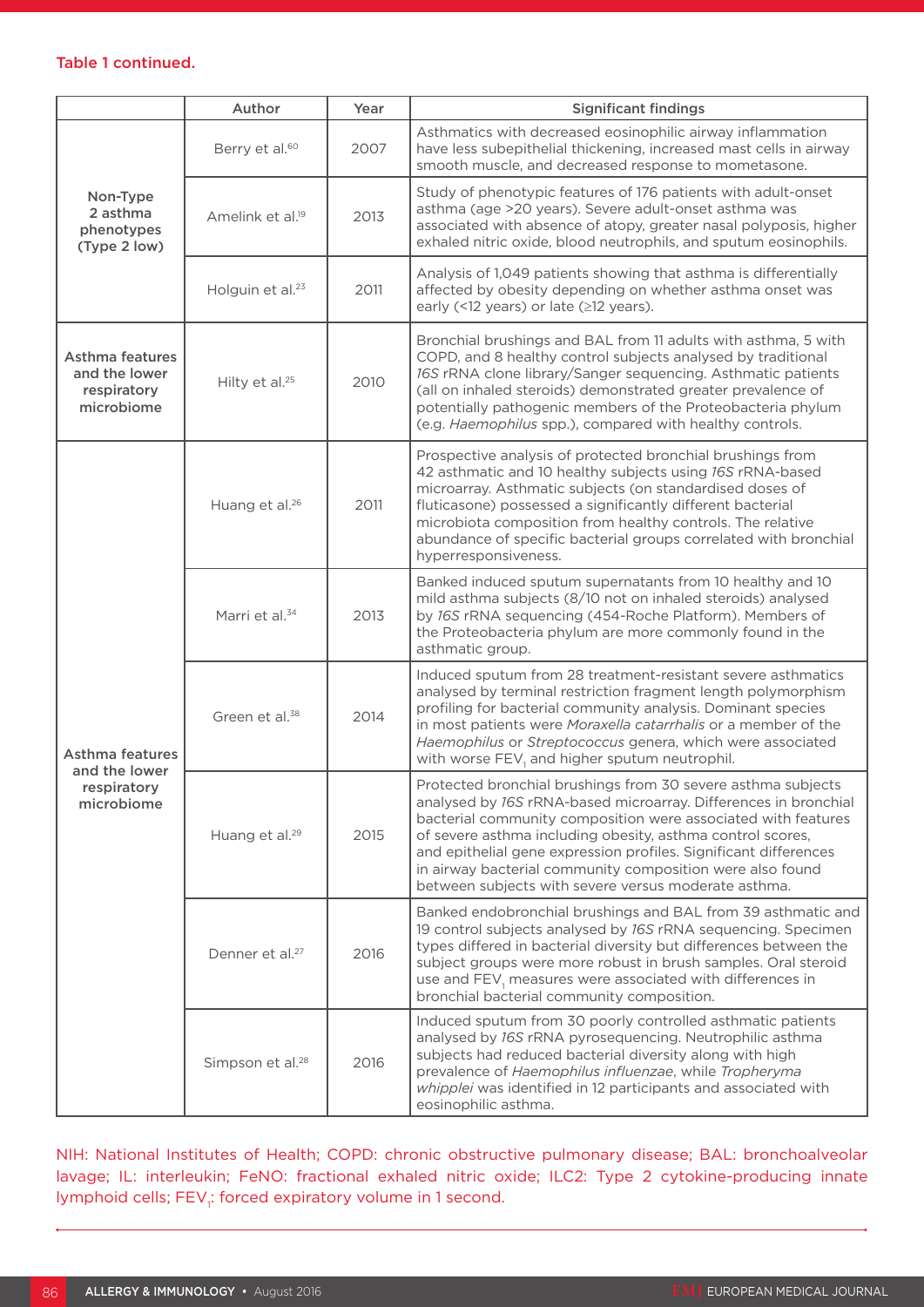Feeding mice a diet high in fermentable fibre content altered the ratio of these two bacterial phyla, increased levels of circulating SCFA, and through their alteration of dendritic cell capacity to promote Type 2 cell effector function, protected against allergic inflammation in the lung.<sup>49</sup> These *in vivo* studies provide a framework for understanding possible links between the gut microbiome and allergic inflammation in the lung.

# THE AIRWAY MICROBIOME AND ASTHMA

The properties of the lower airway microbiome are distinct. The bacterial make-up of the lower airway is different from the upper airway and does not completely reflect oropharyngeal flora.52,53 While there is variability in the composition of lower airway microbiota from person to person, several studies have shown that the lower airway microbiome differs in the setting of chronic airway disease, compared with healthy state. For example, *Proteobacteria*, a large phylum that represents many known potential respiratory pathogens, are relatively more abundant in subjects with asthma and other obstructive airway diseases, compared with healthy controls.<sup>54</sup> Members of the *Proteobacteria* more prevalent in airways of asthmatic subjects include the genera *Haemophilus, Moraxella, Neisseria*, and members of the Enterobacteriaceae family.25-29,34,38 Differences in respiratory microbiota composition have also been observed as early as the first year of life, mostly with nasopharyngeal sample analysis. In a prospective cohort of 234 children in Australia.<sup>55</sup> nasopharyngeal samples collected from infants at age 2 months, 6 months, and 12 months were analysed by *16S* rRNA gene sequencing to evaluate nasal bacterial microbiota composition. During this time, all incidents of acute respiratory infection in the children were documented. The infant nasopharyngeal microbiomes were dominated by six genera: *Moraxella* (31.2%), *Streptococcus* (15.5%), *Corynebacterium* (13.5%), *Staphylococcus* (10.3%), *Haemophilus* (9.7%), and *Alloiococcus* (8.8%). During acute respiratory viral infections, known to be associated with increased propensity to develop asthma,56 *Moraxella, Streptococcus,* and *Haemophilus* were more prevalent. In adjusted multivariate analyses, early asymptomatic colonisation with *Streptococcus* was found to be a strong predictor for current wheeze at 5 years of age as well as subsequent chronic wheeze at 10 years of age. These

findings suggest that important viral-bacterialhost interactions occur that likely impact immune responses leading to asthma.

Microbiome diversity has been found to differ in paediatric asthmatic patients compared with healthy controls. In a single-centre observational study, nasal epithelial cells were collected from eight children with asthma and six healthy controls ranging ages of 6–20 years. RNA sequencing was used to pursue microbial identification.<sup>57</sup> The nasal microbiome of asthmatic patients was less diverse when compared with healthy controls. Furthermore, there were higher levels of *Moraxella* in asthmatics. *Escherichia* and *Psychrobacter* (a member of the Moraxellaceae family) were found in greater abundance in nasal epithelial cells of asthmatic children compared with controls. *Haemophilus influenzae*, *Streptococcus* spp., and *Staphylococcus* spp. were detected in samples from asthmatic patients, although the relative abundance was not statistically significantly different compared with healthy controls.

Differences in the airway microbiome have also been observed across asthma of different severities.<sup>29</sup> Phenotypic characteristics such as body mass index, measures of airway hyperresponsiveness, and asthma control have also been found to correlate with different patterns of lower airway bacterial microbiota composition.26,27,29 Moreover, a subset of asthma patients may harbour particular bacterial microbiota and be more likely to respond to treatment with macrolide antibiotic therapy. In a *post hoc* analysis of moderate asthma subjects randomised to treatment with clarithromycin for 16 weeks, those demonstrating an improvement in airway hyperresponsiveness after macrolide treatment had higher bacterial diversity at baseline.26 Studies have taken a closer look at which organisms are associated with greater asthma severity.24,25 A study of sputum bacterial composition in 28 treatment (steroid)-resistant asthmatic patients found that the relative abundance of *Moraxella catarrhalis, Haemophilus*  spp., or *Streptococcus* spp. correlated with worse lung function, higher sputum neutrophil counts, and IL-8 concentrations.<sup>38</sup> In a study that analysed protected bronchial airway brushings,<sup>29</sup> similar patterns of increased proteobacteria were seen with greater asthma severity, with a subset of severe asthma patients demonstrating significantly greater relative abundance of *Klebsiella (pneumoniae* or *oxytoca* species).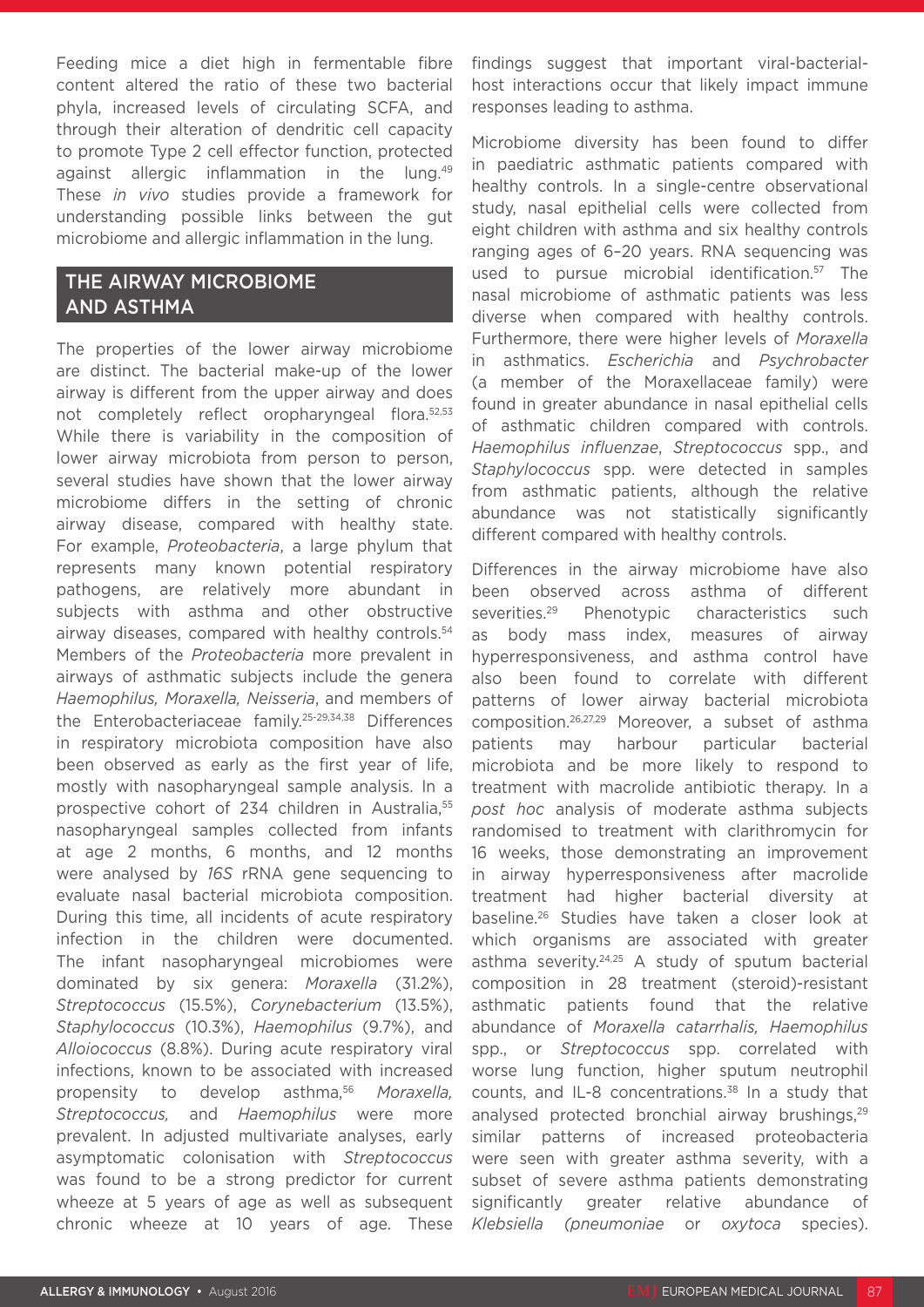Concurrent steroid treatment may influence these findings, and further studies are needed. Taken together, however, existing evidence suggests that patterns of microbiome diversity or the relative abundance of particular groups of organisms, may serve as a microbial marker of patients more likely to respond to antimicrobial or other microbiome-targeted therapies in the future.

### CONCLUSION AND FUTURE DIRECTIONS

Recent studies have elucidated the existence and complexity of the upper and lower respiratory microbiomes, and their associations with asthma including phenotypic clinical and inflammatory features. These extend earlier studies that focussed on the role of environmental microbial exposures or gut microbiota in asthma development. There are unique challenges to studying the lower respiratory microbiome, however. Direct sampling requires invasive bronchoscopy that is burdensome, costly, poses some risks, and hampers abilities to conduct large clinical studies in the outpatient setting. Recent studies have clarified that the upper and lower respiratory tracts harbour distinct compositions of bacterial microbiota, 52,53 a difference magnified in the setting of chronic obstructive airway diseases.54 Nonetheless, studies of larger numbers of patients are important because significant heterogeneity between individuals in microbiota composition has been observed, regardless of health or disease status and even among those with advanced lung disease due to cystic fibrosis or chronic obstructive pulmonary disease.54,58 Longitudinal studies are also needed to understand the intrinsic stability or variability of the respiratory microbiome, both compositionally and functionally. We view this as a necessary foundation to link microbiome relationships to clinical outcomes and events (e.g. exacerbations) and identify potential microbial markers of disease endotype. Therefore, microbiome studies of other specimen types will be useful to gauge their utility, and potentially even their advantages over bronchoscopycollected samples, to understand how respiratory

microbiota influence asthma. There is precedence as quality-controlled sputum has been used for decades to understand inflammatory patterns in asthma, and recent analyses of nasopharyngeal samples have generated new hypotheses about microbiota relationships to asthma in children.<sup>55</sup>

We believe the following topics also merit further attention: 1) determining relationships between respiratory microbiota and patterns of host inflammation, which may help to define particular endotypes; 2) exploring whether alterations in the gut microbiome are associated with asthma in those with established disease; and 3) understanding what functions are elaborated by respiratory microbiota to shape host responses in asthma. Moreover, studies of the respiratory microbiome to date have largely focussed on bacteria due to well-established methods and the accessibility of techniques to study mixed populations of bacteria. Fungal and viral communities also are of interest, but molecular methods to analyse the mycobiome and virome, respectively, are more challenging than for bacteria. Other -omic approaches such as metagenomics (shotgun DNA sequencing), metatranscriptomics, and metabolomics can be leveraged to investigate the functional potential of members of the microbiota. However, applying these methods to study human respiratory samples, often of limited material volume, presents some challenges. Important choices may need to be made upfront regarding sample handling and processing for such analyses.

Asthma is a complex and heterogeneous disease whose pathogenesis, including that of different phenotypes, likely involves multiple components and pathways. The microbiome in itself is also complex, and its relationships with the host may be viewed as a network of interactions. More research is clearly needed, but emerging evidence suggests that microbial dysbiosis of the respiratory tract has the potential to shape manifestations of asthma and may underline particular disease endotypes.

### Acknowledgements

Yvonne J. Huang is supported by grants from the National Heart, Lung and Blood Institute (HL105572) and the Michigan Institute for Clinical and Health Research.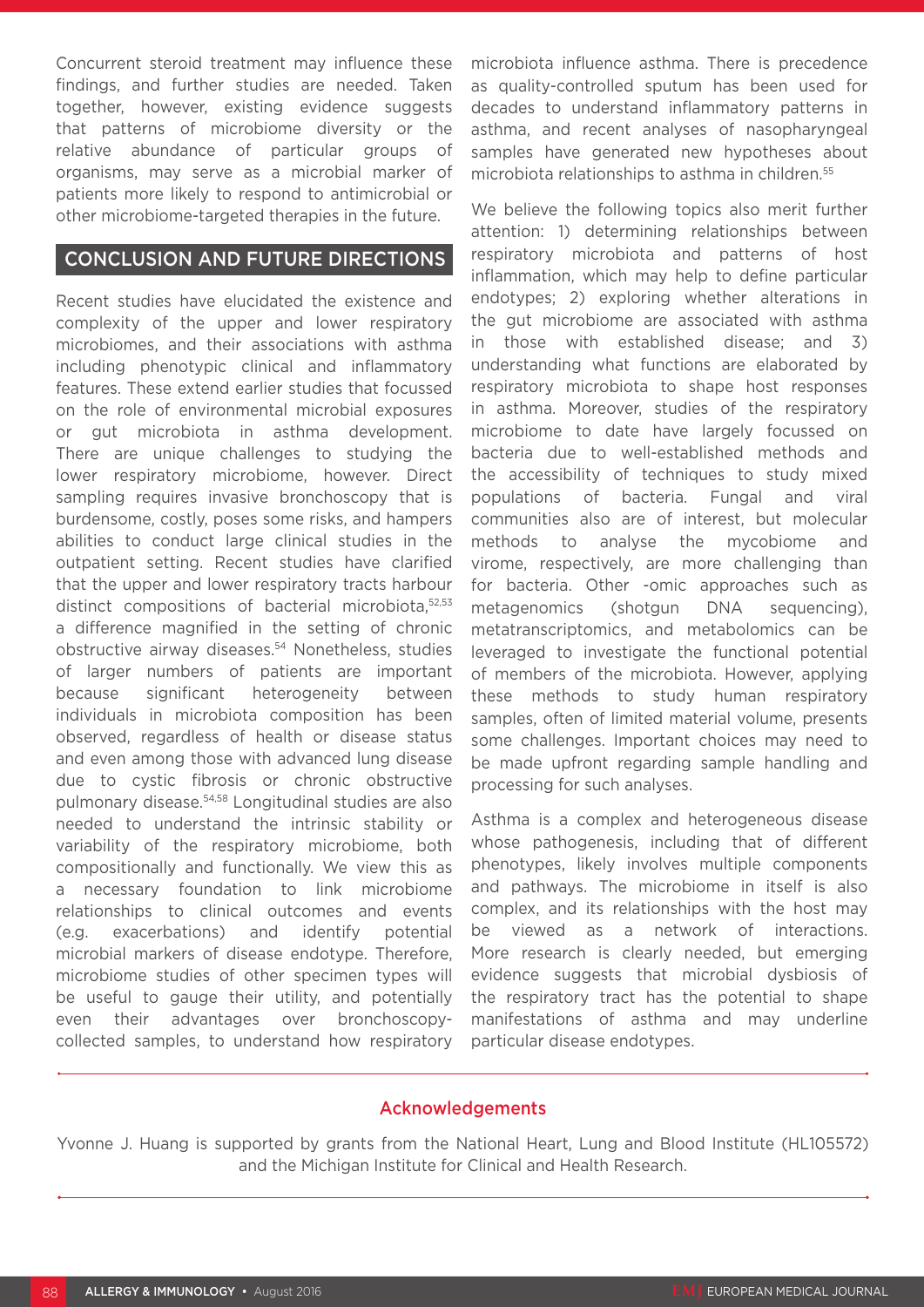#### REFERENCES

1. Wenzel SE. Asthma phenotypes: the evolution from clinical to molecular approaches. Nat Med. 2012;18(5):716-25.

2. Corren J. Asthma phenotypes and endotypes: an evolving paradigm for classification. Discov Med. 2013;15(83): 243-9.

3. Lotvall J et al. Asthma endotypes: A new approach to classification of disease entities within the asthma syndrome. J Allergy Clin Immunol. 2011;127(2):355-60.

4. Woodruff PG et al. Genome-wide profiling identifies epithelial cell genes associated with asthma and with treatment response to corticosteroids. Proc Natl Acad Sci U S A. 2007;104(40):15858-63.

5. Woodruff PG et al. T-helper Type 2-driven inflammation defines major subphenotypes of asthma. Am J Respir Crit Care Med. 2009;180(5):388-95.

6. Peters MC et al. Measures of gene expression in sputum cells can identify TH2-high and TH2-low subtypes of asthma. J Allergy Clin Immunol. 2014; 133(2):388-94.

7. Douwes J et al. Non-eosinophilic asthma: importance and possible mechanisms. Thorax. 2002;57(7):643-8.

8. Fahy JV. Type 2 inflammation in asthma- -present in most, absent in many. Nat Rev Immunol. 2015;15(1):57-65.

9. Smith SG et al. Increased numbers of activated group 2 innate lymphoid cells in the airways of patients with severe asthma and persistent airway eosinophilia. J Allergy Clin Immunol. 2016;137(1):75-86.

10. Saglani S, Lloyd CM. Eosinophils in the pathogenesis of paediatric severe asthma. Curr Opin Allergy Clin Immunol. 2014;14(2):143-8.

11. Chung KF. Targeting the interleukin pathway in the treatment of asthma. Lancet. 2015;386(9998):1086-96.

12. Levy BD et al. Future Research Directions in Asthma. An NHLBI Working Group Report. Am J Respir Crit Care Med. 2015;192(11):1366-72.

13. Haldar P et al. Cluster analysis and clinical asthma phenotypes. Am J Respir Crit Care Med. 2008;178(3):218-24.

14. Moore WC et al. Identification of asthma phenotypes using cluster analysis in the Severe Asthma Research Program. Am J Respir Crit Care Med. 2010;181(4):315-23.

15. Yan X et al. Noninvasive analysis of sputum transciptome discriminates clinical phenotypes of asthma. Am J Respir Crit Care Med. 2015;191(10):1116-25.

16. Wu W. Unsupervised phenotyping of Severe Asthma Research Program participants using expanded lung data. J Allergy Clin Immunol. 2014;133(5):1280-8.

17. Ilmarinen P et al. Phenotypes, Risk Factors, and Mechanisms of Adult-Onset Asthma. Mediators Inflamm. 2015;2015: 514868.

18. Laidlaw TM, Boyce JA. Pathogenesis of aspirin-exacerbated respiratory disease and reactions. Immunol Allergy Clin North Am. 2013;33(2):195-210.

19. Amelink M et al. Severe adult-onset asthma: a distinct phenotype. J Allergy Clin Immunol. 2013;132:336-41.

20. Miranda C et al. Distinguishing severe asthma phenotypes: role of age at onset and eosinophilic inflammation. J Allergy Clin Immunol. 2004;113(1):101-8.

21. Sutherland ER et al. Cluster analysis of obesity and asthma phenotypes. PLoS ONE. 2012;7:e36631.

22. Rastogi D et al. Obesity-associated asthma in children: a distinct entity. Chest. 2012;141(4):895-905.

23. Holguin F et al. Obesity and asthma: an association modified by age of asthma onset. J Allergy Clin Immunol. 2011;127(6): 1486-93.e2.

24. Fahy JV. Eosinophilic and neutrophilic inflammation in asthma: insights from clinical studies. Proc Am Thorac Soc. 2009;6(3):256-9.

25. Hilty M et al. Disordered microbial communities in asthmatic airways. PLoS One. 2010;5(1):e8578.

26. Huang YJ et al. Airway microbiota and bronchial hyperresponsiveness in patients with suboptimally controlled asthma. J Allergy Clin Immunol. 2011;127(2): 372-381.e1-3.

27. Denner DR et al. Corticosteroid therapy and airflow obstruction influence the bronchial microbiome, which is distinct from that of bronchoalveolar lavage in asthmatic airways. J Allergy Clin Immunol. 2016;137(5):1398-1405.e3.

28. Simpson JL et al. Airway dysbiosis: Haemophilus influenzae and Tropheryma in poorly controlled asthma. Eur Respir J. 2016;47(3):792-800.

29. Huang YJ et al. The airway microbiome in patients with severe asthma: Associations with disease features and severity. J Allergy Clin Immunol. 2015; 136(4):874-84.

30. Stappenbeck TS, Virgin HW. Accounting for reciprocal host-microbiom e interactions in experimental science. Nature. 2016;534(7606):191-9.

31. Belkaid Y, Hand TW. Role of the microbiota in immunity and inflammation. Cell. 2014;157(1):121-41.

32. Lynch SV, Boushey HA. The microbiome and development of allergic disease. Curr Opin Allergy Clin Immunol. 2016;16(2): 165-71.

33. Fujimura KE, Lynch SV. Microbiota in allergy and asthma and the emerging relationship with the gut microbiome. Cell Host Microbe. 2015;17(5):592-602.

34. Marri PR et al. Asthma-associated differences in microbial composition of induced sputum. J Allergy Clin Immunol. 2013;131(2):346-52.e1-3.

35. Abrahamsson TR et al. Low gut microbiota diversity in early infancy precedes asthma at school age. Clin Exp Allergy. 2014;44(6):842-50.

36. Arrieta MC et al. Early infancy microbial and metabolic alterations affect risk of childhood asthma. Sci Transl Med. 2015;7(307):307ra152.

37. Vael C et al. Denaturing gradient gel electrophoresis of neonatal intestinal microbiota in relation to the development of asthma. BMC Microbiol. 2011;11:68.

38. Green BJ et al. Potentially pathogenic airway bacteria and neutrophilic inflammation in treatment resistant severe asthma. PLoS One. 2014;9(6):e100645.

39. Strachan DP. Hay fever, hygiene and household size. BMJ. 1989;299(6710): 1259-60.

40. Anyo G et al. Early, current and past pet ownership: associations with sensitization, bronchial responsiveness and allergic symptoms in school children. Clin Exp Allergy. 2002;32:361-6.

41. Almqvist C et al. Effects of early cat or dog ownership on sensitisation and asthma in a high-risk cohort without disease-related modification of exposure. Paediatr Perinat Epidemiol. 2010;24:171-8.

42. Gern JE. The Urban Environment and Childhood Asthma Study. J Allergy Clin Immunol. 2010;125(3):545-9.

43. Naleway AL. Asthma and Atopy in Rural Children: Is Farming Protective? Clinical Medicine and Research. 2004; 2(1):5-12.

44. von Mutius E. The microbial environment and its influence on asthma prevention in early life. J Allergy Clin Immunol. 2016;137(3):680-9.

45. Schuijs MJ et al. 2015. Farm dust and endotoxin protect against allergy through A20 induction in lung epithelial cells. Science. 2015;349(6252):1106-10.

46. Sommer F, Backhed F. The gut microbiota—masters of host development and physiology. Nat Rev Microbiol. 2013; 11(4):227-38.

47. Kasubuchi M et al. Dietary gut microbial metabolites, short-chain fatty acids, and host metabolic regulation. Nutrients. 2015; 7(4):2839-49.

48. Tremaroli V, Backhed F. Functional